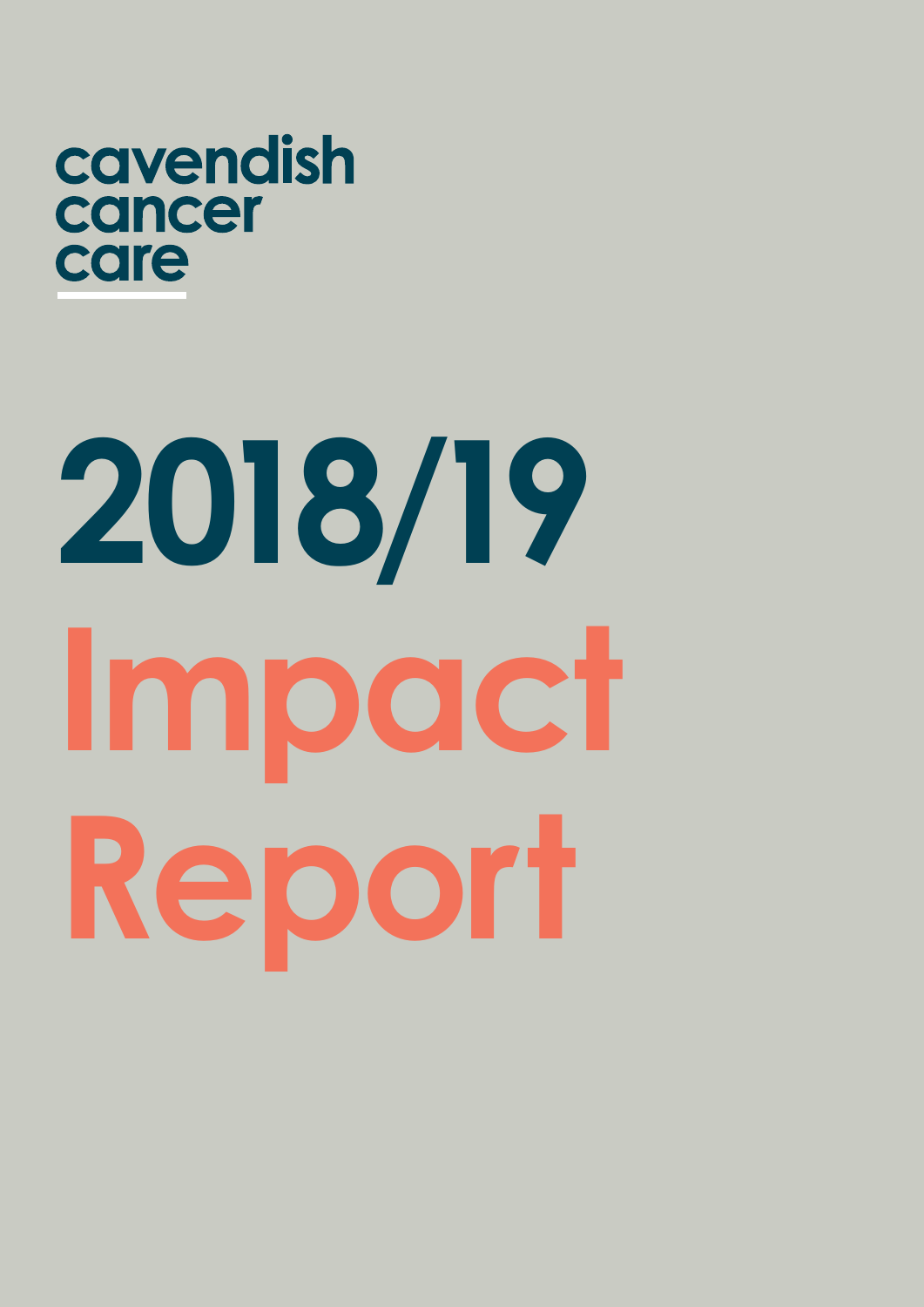## **Hello we are Cavendish Cancer Care.**

We're an independent, local charity, founded in 1991 by David Simons and a small number of like-minded colleagues.

David's vision was to establish a centre where people affected by cancer could find the time, support and space needed to rebuild their confidence and strength.

Our team of therapists specialise in supporting those with cancer.

We're here to listen, offer counselling, therapies and physical support.

We do the human stuff.

**Our strength is helping you recover yours.**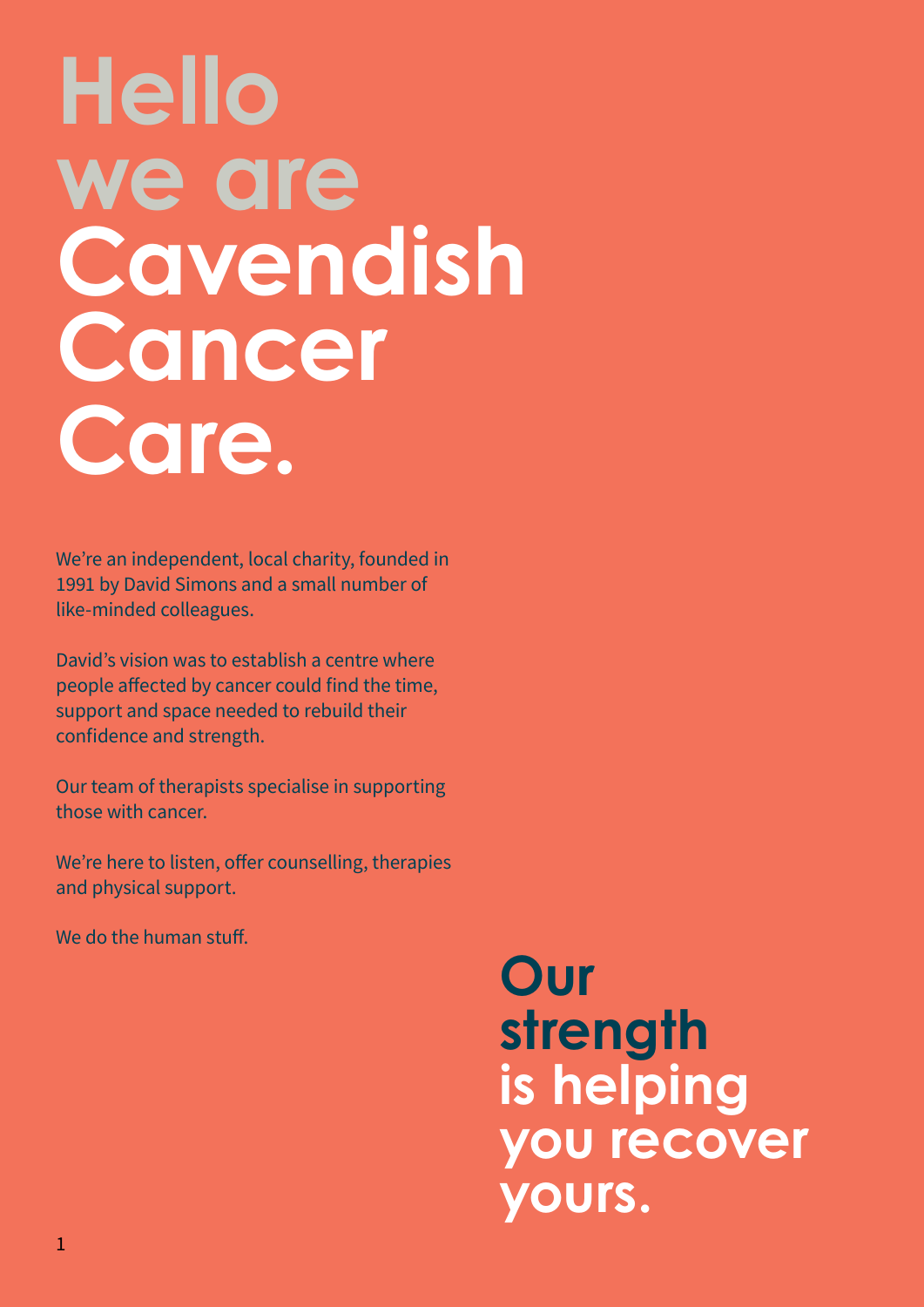## **Welcome**



We're delighted to welcome you to Cavendish Cancer Care's 2018/19 Impact Report. Over the last year Cavendish has continued to deliver an exceptional service to people affected by cancer and this report summarises the difference our support has made.

In 2018/19 we:

- Supported over 1,900 people, an increase of more than 11% from the previous year
- Delivered almost 7,500 hours of therapy and support
- Saw significant growth in our specialist Young People's Service, with a successful application for grant funding from BBC Children in Need giving fantastic security to this critical part of our service
- Continued to run the Cancer Information Hub at the Moor Market which enables us to reach wider community groups.

As you'll see in this report our service continues to evaluate extremely well, demonstrating the real impact we have on the lives of families affected by cancer, with:

• 79% of specific concerns identified by our clients significantly improved by our support

- 88% of people reporting that their overall quality of life was improved by our care
- 84% of people rating our support as an 'essential' or 'very important' part of their overall package of cancer care
- 97% of people telling us that they would be extremely likely to recommend us to their friends and family

We could not do any of this essential work without the support of the wider community. Our volunteers remain at the core of everything we do, our donors are the bedrock on which we can deliver our service and all of our supporters contribute to enabling us to do such fantastic work. We are hugely grateful for their tireless enthusiasm, energy and support.

We would like to add our thanks and praise to our staff and trustees not just for their professionalism and hard work but their commitment to our charity. It is because we can rely on the commitment of so many people that we can achieve the high level of service that we do.

**David Grey MBE** Chairman

#### **Emma Draper** CEO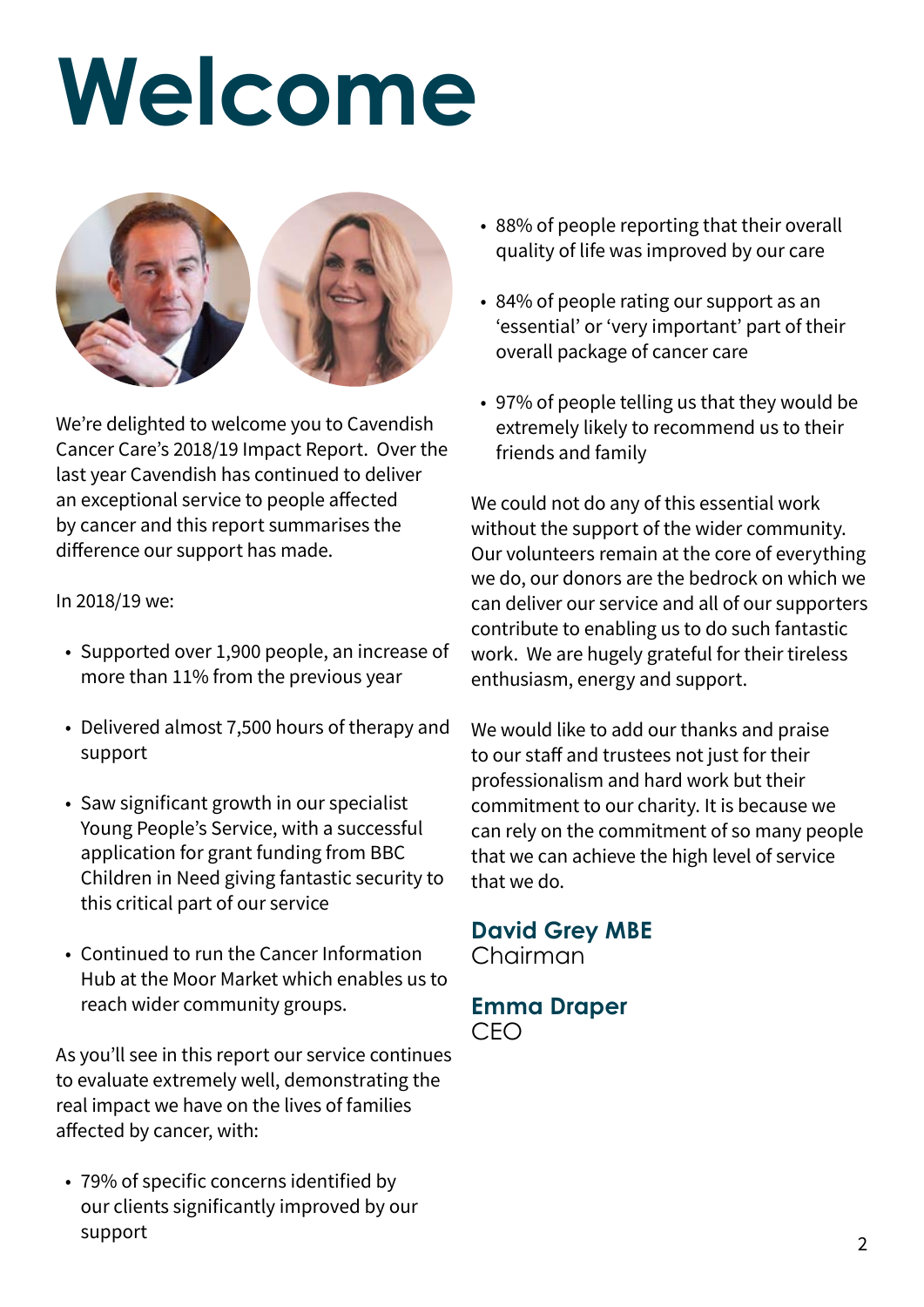## **Our Vision**

Cavendish Cancer Care believes that people affected by cancer have individual needs that cannot always be fully addressed by their health care providers and social support networks. We offer a place for people to go to talk, to get help to deal with the way cancer has affected them and their life.

We are an independent local charity, established in 1991, giving free of charge support to people affected by cancer in South Yorkshire, North Derbyshire and Nottinghamshire.

Our vision is clear. We want to improve the quality of life for people living with cancer by providing emotional and physical support to them and their families where and when they need it most.

With your timely interventions I have started to put the pieces back together. I feel that I am now finding the new me and a new normal. I feel that I can plan things and move forwards. **" "**<br>
inte<br>
ad t

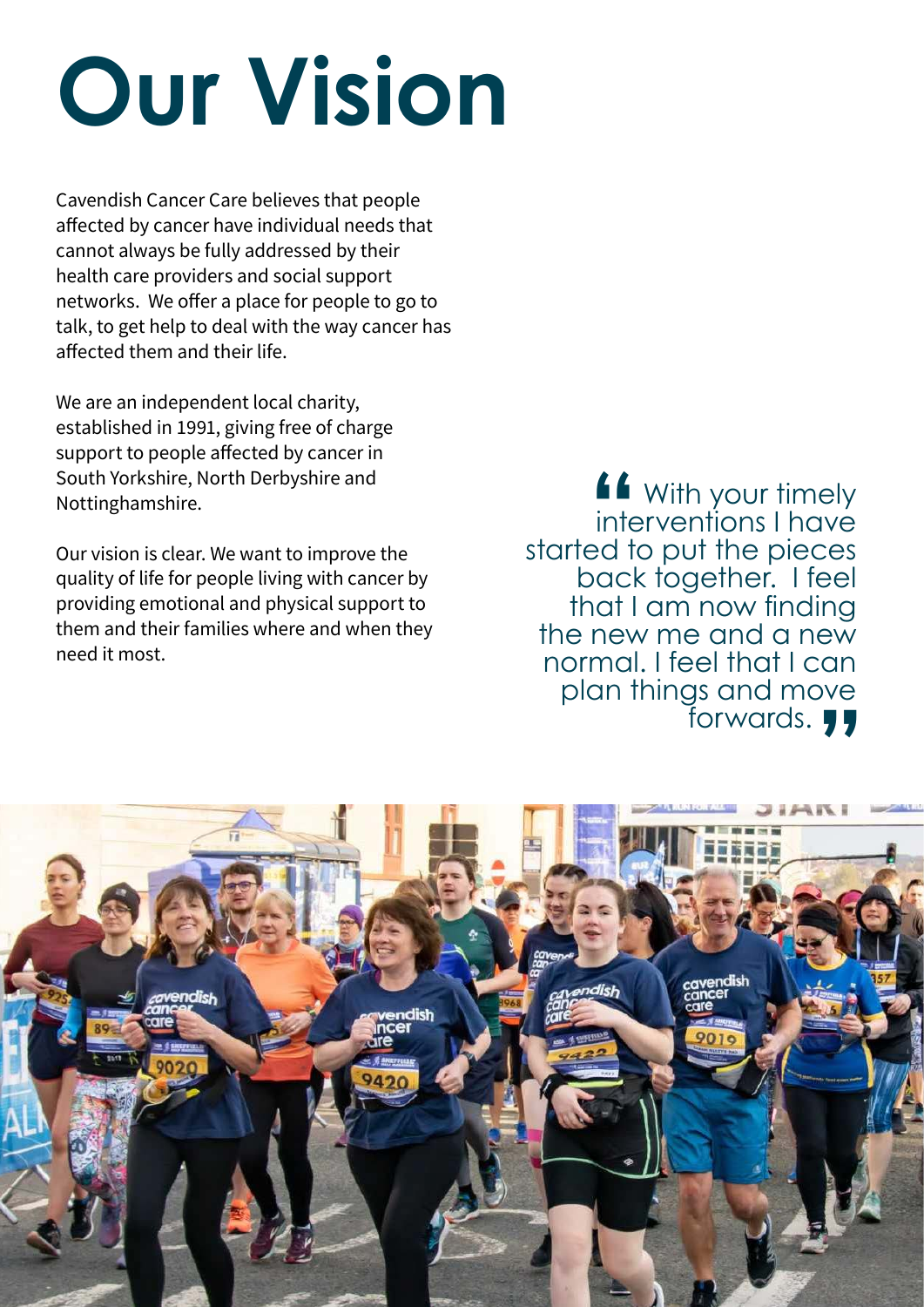## **Our Mission**

To help people in South Yorkshire, North Derbyshire and Nottinghamshire adjust to, cope with and face up to the impact of living with cancer by treating the person and not the illness. We aim to improve their quality of life, enrich their emotional wellbeing and provide the support they need to deal with the challenges life threatening and life limiting illness places on people's lives.

To achieve this we:

- Offer support, counselling and therapies to help people face the impact cancer can have on the lives of the patient and their family
- Have a team of trained professionals who work closely with people affected by cancer to give individually tailored support at critical times following a unique evaluated model of care
- Work with people to find ways to adjust, cope and improve their quality of life
- Offer a service that is free of charge to the patient and their family or friends
- Work in a collaborative way with the NHS, hospices and primary care to ensure the highest quality of care for people affected by cancer
- Help people to feel more in control, more confident and more able to cope
- Consider the needs of people we support and broaden our services to reach more people in new areas where appropriate

Before I came to Cavendish, I was depressed. I was really struggling. I had sessions with a counsellor who never judged or dictated he just showed me my options. It took a lot of stress and anxiety off me by making me realise it wasn't my fault and that sharing a problem really releases the pressure. When you're struggling to find answers everything feels cloudy, he helped me move the clouds away and see things from a different point of view. My condition hasn't changed, but my mind-set has. **T "**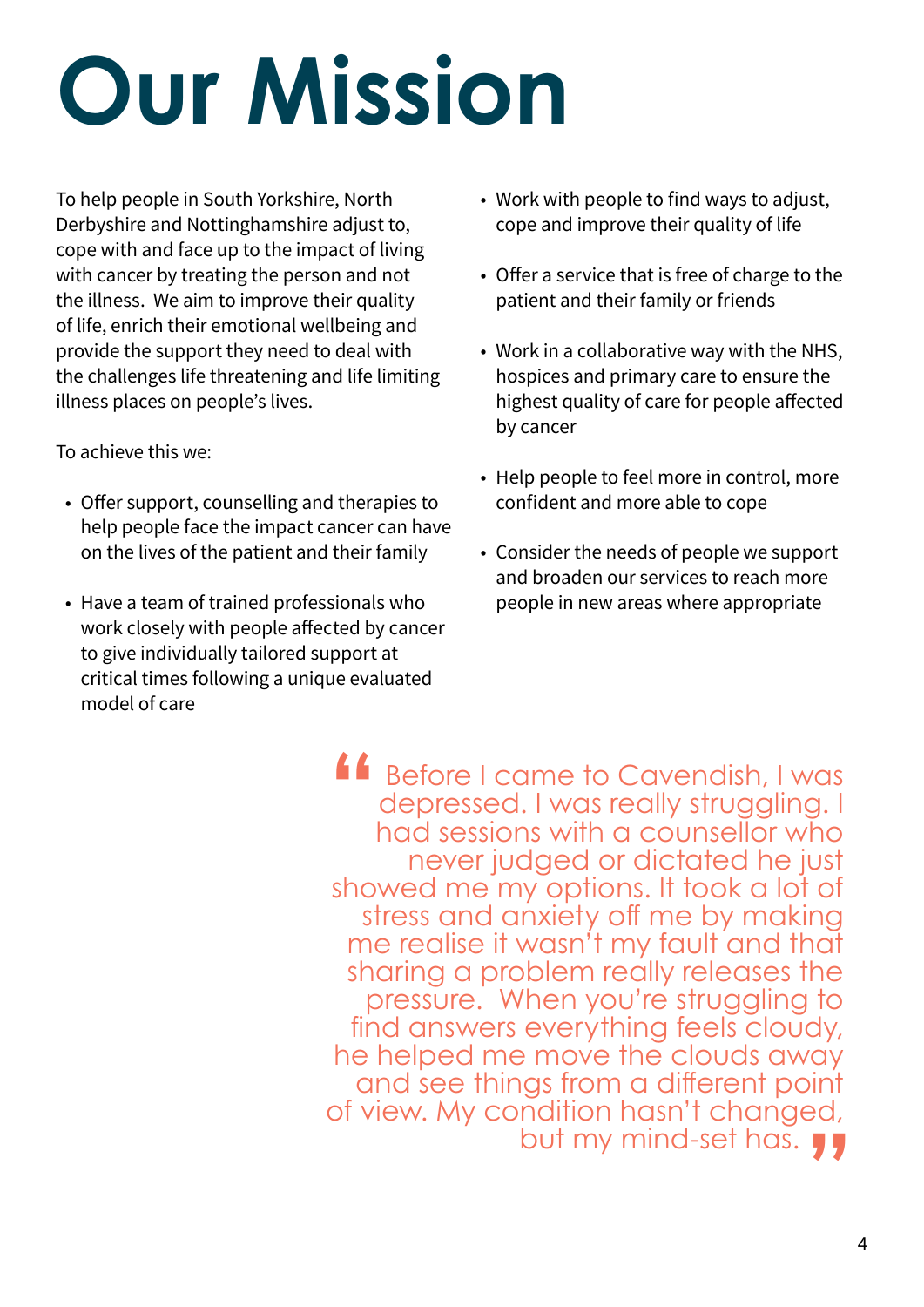## **Our Core Values**

### **Professional**

We set ourselves high standards both in what we do and how we do it and believe our model of care is what makes the real difference to our families

## **Respectful**

We treat people with respect and courtesy and value people's differences, considering our thoughts and actions and the impact they will have on others

## **Open and honest**

We are open and transparent in everything we do. We act in the best interests of the people who use our service, our supporters and our staff and are accountable for our activities

### **Unflappable**

To provide the services we do, we are persistently calm, reliable and collected and approach all challenges and opportunities in a considered way

### **Determined**

We work hard to make a difference, determined to work together to make a real, positive impact for people who need us, now and in the future

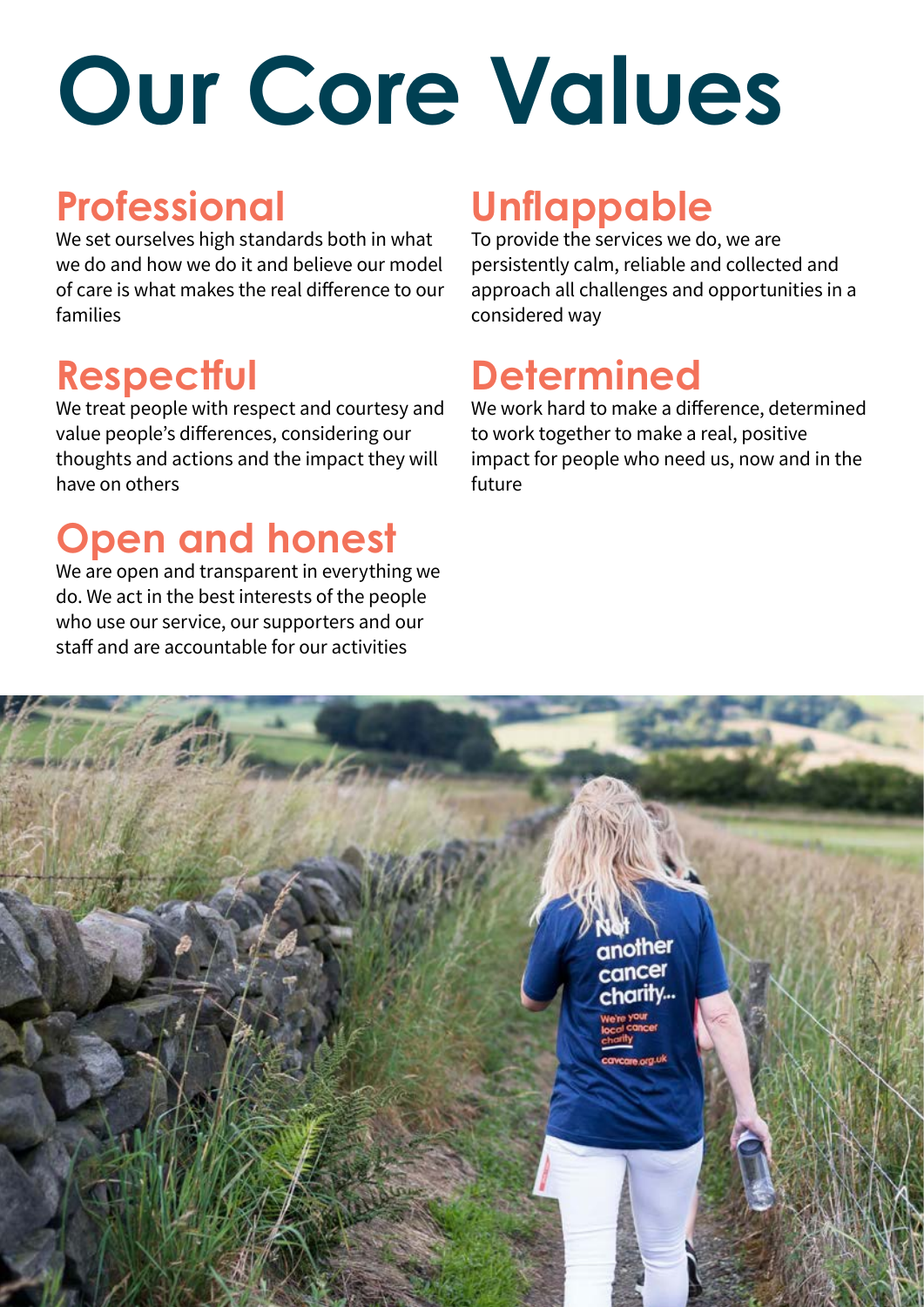## **Meet Julie**



Julie, 39, lives in Hackenthorpe, Sheffield, with her husband, her two children aged 11 and 9, and two cats. In 2018, Julie was diagnosed with breast cancer.

"After my diagnosis, my daughter in particular was quite emotional - she seemed to be getting upset about things a lot. I was worried about her, so my children's primary school passed on the details about Cavendish, and I got in touch about the Young People's Service. I thought the children might benefit from play therapy; there was no other service for older children that I could find.

My son wasn't particularly confident at the time, so I wasn't sure if he'd take to play therapy or not. But he loved the sessions – offering him a safe space to express himself and have fun was so valuable. Getting out of school for a bit was an added bonus for him, of course! Alongside my son's sessions, Helen, his therapist, gave me lots of advice and support over the phone.

This was invaluable during the summer holidays, as school was no longer there to support the children until the new school year started. My daughter started therapy when my son finished. She really likes art, so she did a lot of art therapy with a children's therapist called Ellie.

I began to notice a difference in both the children. They were calmer; I'd learned new ways to support them, and not demand too much of them. The therapy helped them understand what was happening, and why Mummy wasn't up for doing the usual activities for a while.

You can feel so alone when you're diagnosed with cancer. You and your family are just hit with this awful news, and you don't know anything about what's going to happen. That's why Cavendish is so important – it's a place full of lovely, helpful people, that's always there if you need it. It's been such a reassuring presence for me and the children, like a friend we can always turn to."

It's something a lot of people say about Cavendish, and it's true – the door is always open. **" "**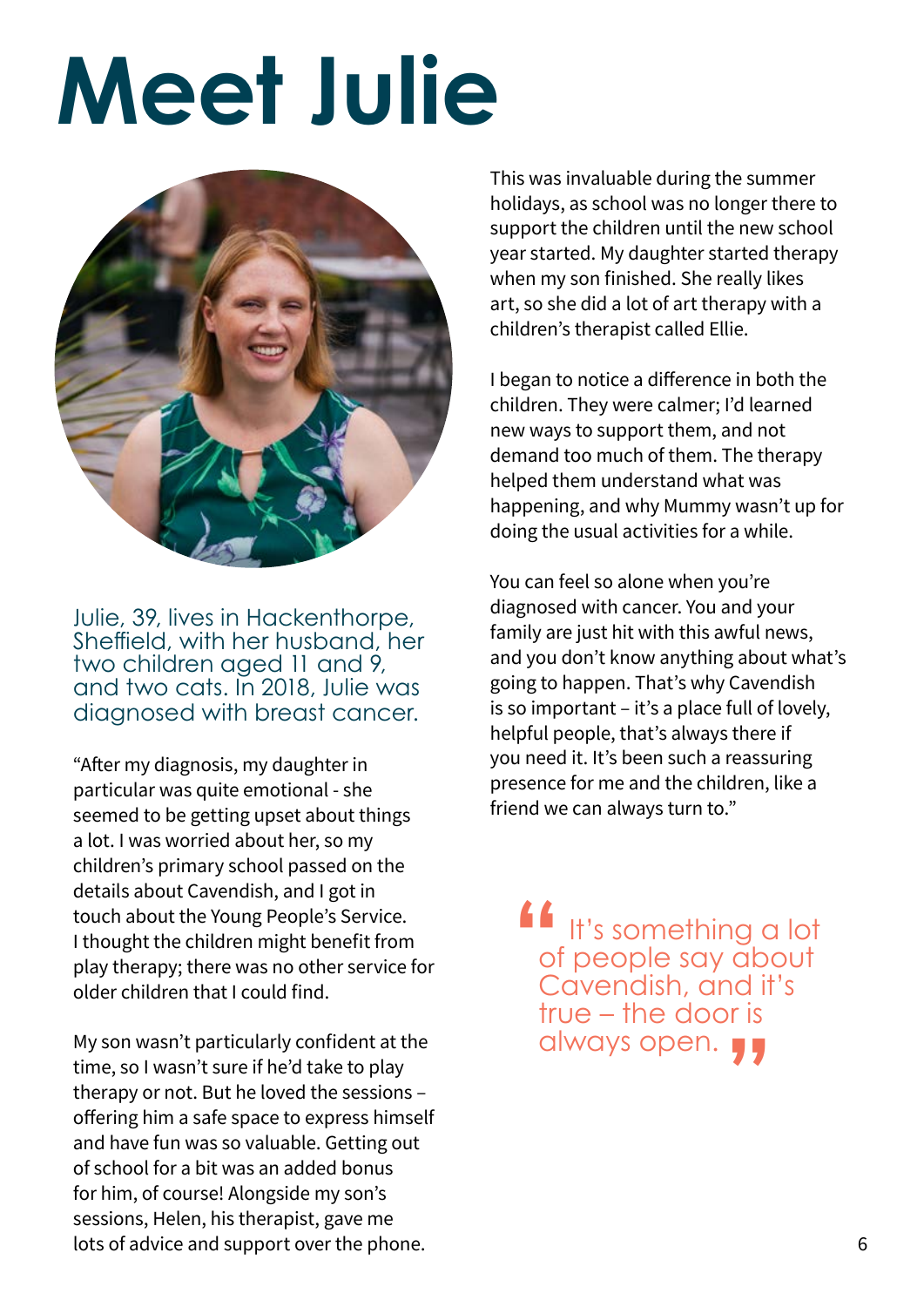## **Our Services**

## **Tim Pryor Centre**

At our home base in the heart of Sheffield we provide physical, psychological and social support to those living with cancer and their loved ones in a relaxing, non-clinical environment.

All of our assessors and therapists are highly skilled and experienced professionals. Therapists hold a recognised qualification in their therapies and are members of professional organisations that maintain high standards of safety, efficacy and quality of practice.

Anyone affected by the impact of cancer, including family and carers, can access our packages of support free of charge.

### **Cavendish Cancer Buddies**

Cavendish Cancer Buddies are a group of volunteers who have either had cancer themselves, or cared for someone who has. They offer regular phone support so people can share their thoughts and feelings without guilt or the fear of upsetting anyone. Because they've been there, they understand what other people affected by cancer might be going through.

### **Cancer Information Hub**

Based in the Moor Market in Sheffield City Centre the Cancer Information Hub is open five days a week. It provides support, advice and information on cancer symptoms, treatments, screening and prevention as well as sources of further support.

### **Young People's Service**

We offer a specialist service to children and young people up to the age of 18, whose lives have been affected by cancer. This includes those who have had cancer themselves, and those who have been affected by the illness within their family. The service also works with young people who are bereaved.

Our therapists use a wide range of approaches including Counselling, Art Psychotherapy and Play Therapy, to enable young people to explore their experiences and feelings in a safe and creative environment.

## **Outreach Services**

Cavendish Cancer Care currently provides holistic support for inpatients at Weston Park Hospital, the Macmillan Palliative Care Unit at the Northern General Hospital and the haematology wards at the Royal Hallamshire Hospital.

Cavendish therapists also provide a service at the Cancer Information and Support Centre in Sheffield and at the NGS Macmillan Unit at Chesterfield Royal Hospital.

Benefits reported by patients receiving therapies in both the acute stages of treatment and during palliative care include improved symptom management, reduction in anxiety and improvements in well-being.

In addition to our core work with people affected by cancer we provide support for people and families affected by Motor Neurone Disease . We also work in partnership with St Luke's Hospice to offer support for their staff.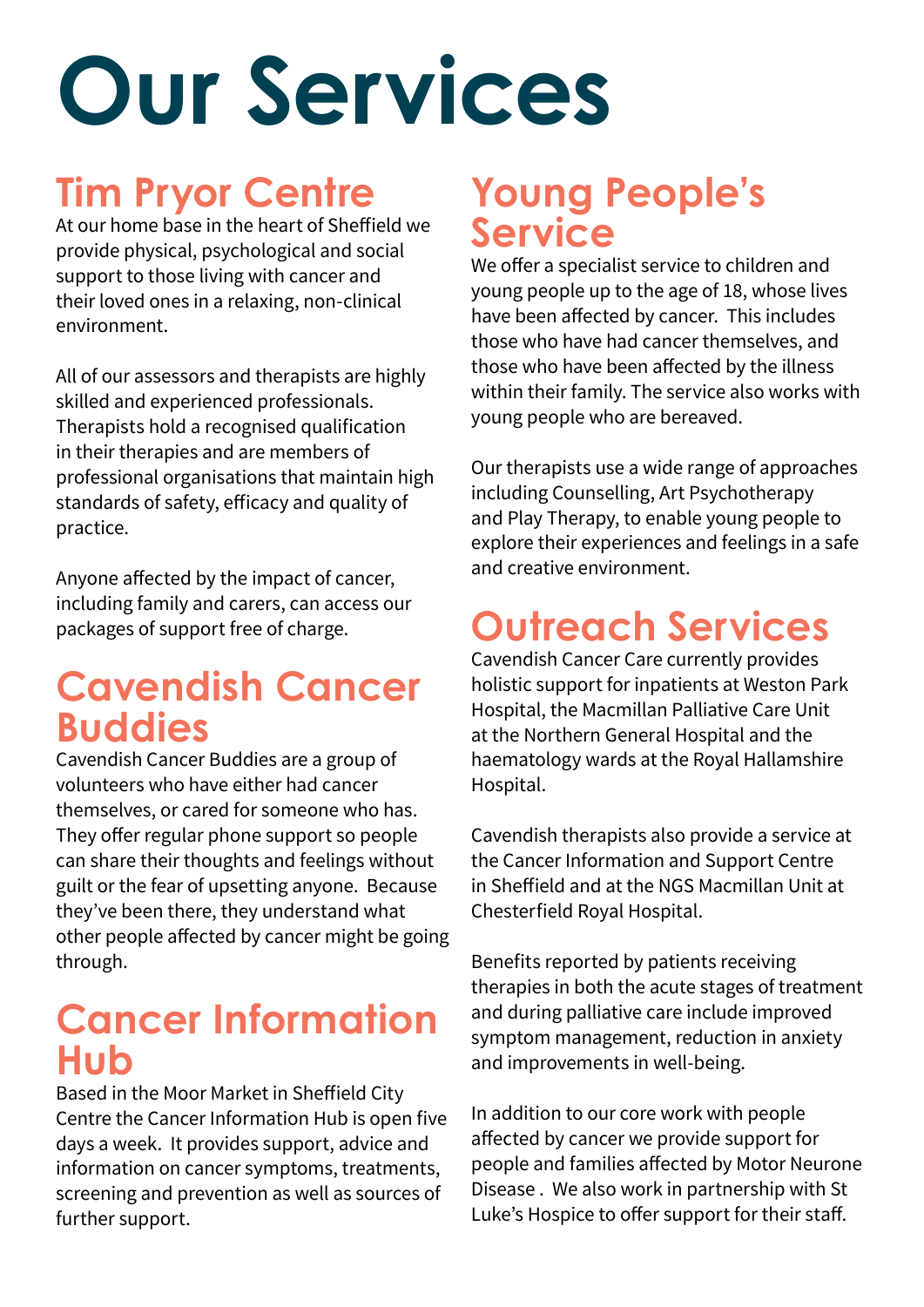## **How we make a difference**

#### **We provide a safe and welcoming environment**

"The centre as a whole is such a calm and welcoming environment, where you can step back and take some time for yourself."

#### **We listen and respond to individual concerns**

"The assessor was very informative, supportive and so calm also. I felt really supported when I left the Centre."

#### **We help with symptom control**

"The therapy I received helped me to relax and de-stress, which in turn helped reduce pain and anxiety."

#### **We promote self management**

"I've learned so many relaxation techniques that will see me through my life, not just for grief but for every situation I'm going to face."

#### **We provide support for carers**

"The assessor validated everything I was feeling, we spoke about how being a carer is a totally different journey to being a patient."

#### **We help people to feel more in control**

"Thank you for all the help and support you have given me - it's made a real difference to my life and how I cope with what's happening to me"

#### **We help to foster independence**

"You helped me to put some perspective in to my problems. I started to feel stronger and so started to put in to place the changes I had talked about."

#### **We can help with a return to work**

"I felt the therapist really listened and heard me and I feel much less anxious about returning to work."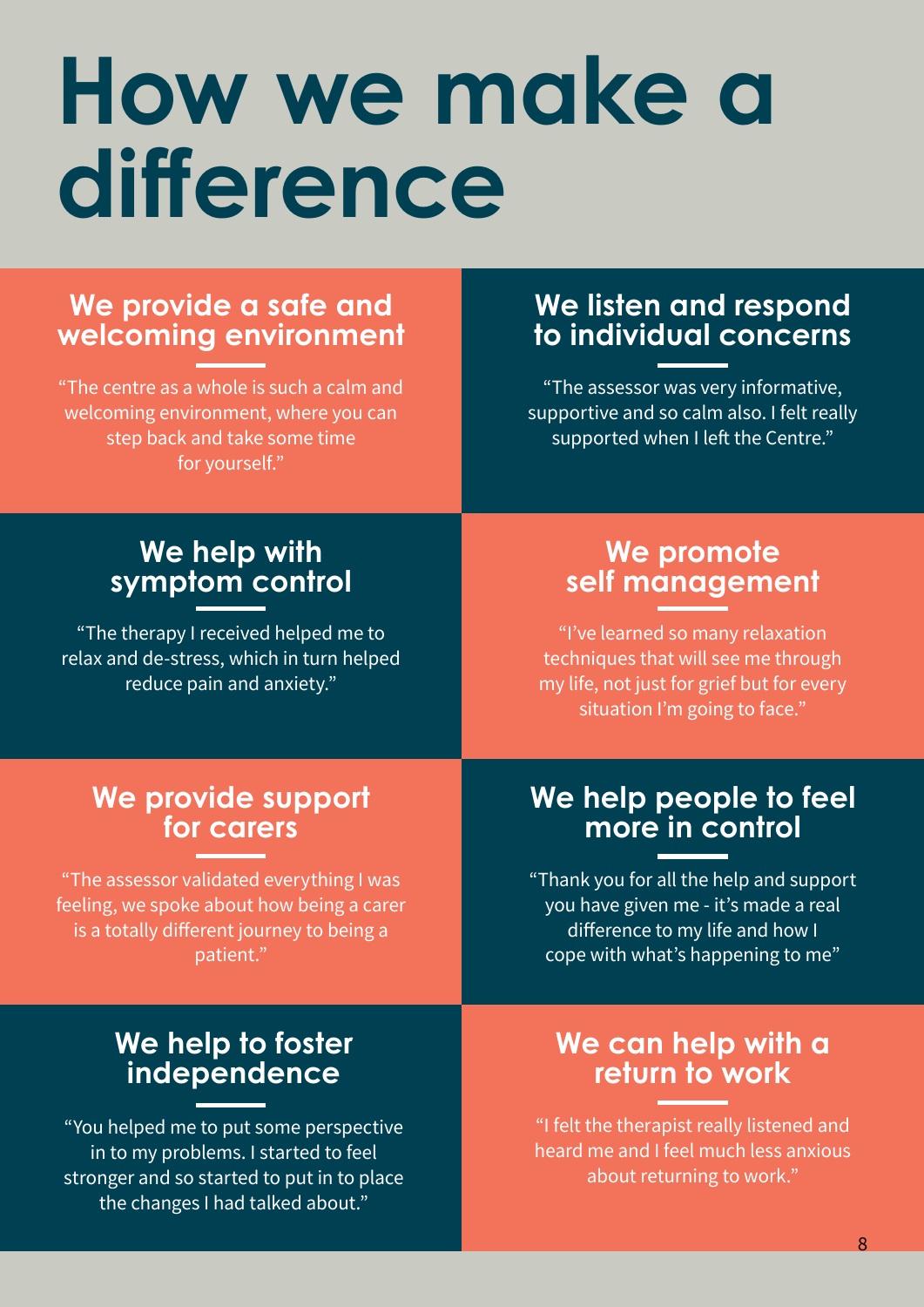## **Therapy Services**

#### Therapies to support physical and emotional wellbeing

Our model of care provides assessment and therapeutic support to families at all stages from diagnosis, through treatment and beyond. We offer 14 different therapies, which have been carefully chosen based on evidence that they can deliver specific and tangible benefits to cancer patients and their families. Offering such a wide range ensures that we can always find the right combination to suit each person and their individual needs.

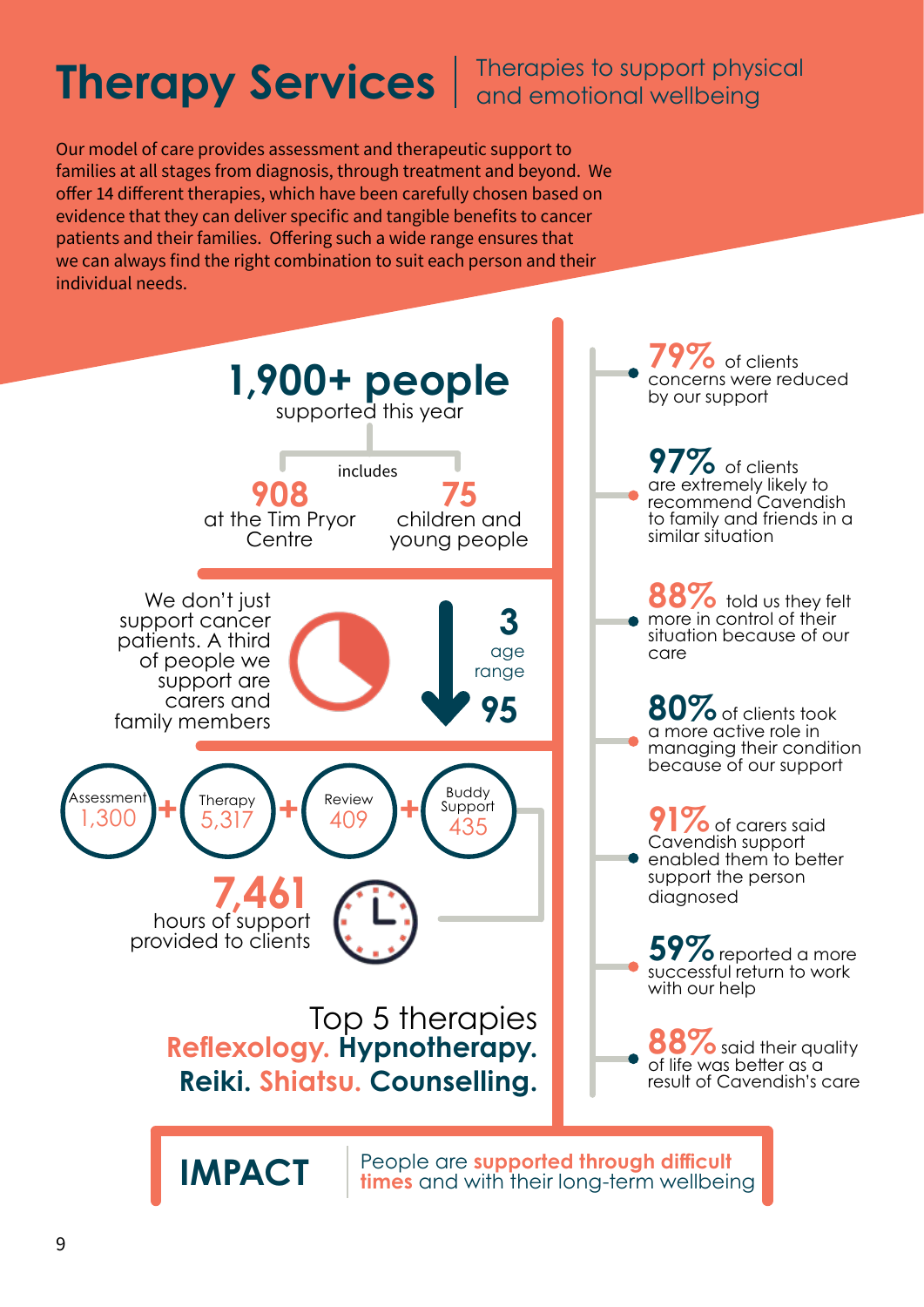## **Young People's Service**

Supporting children and young people

A team of experienced therapists use a wide range of approaches including play therapy, art therapy and counselling to enable young people up to the age of 18 to express their experiences and feelings in a safe environment.

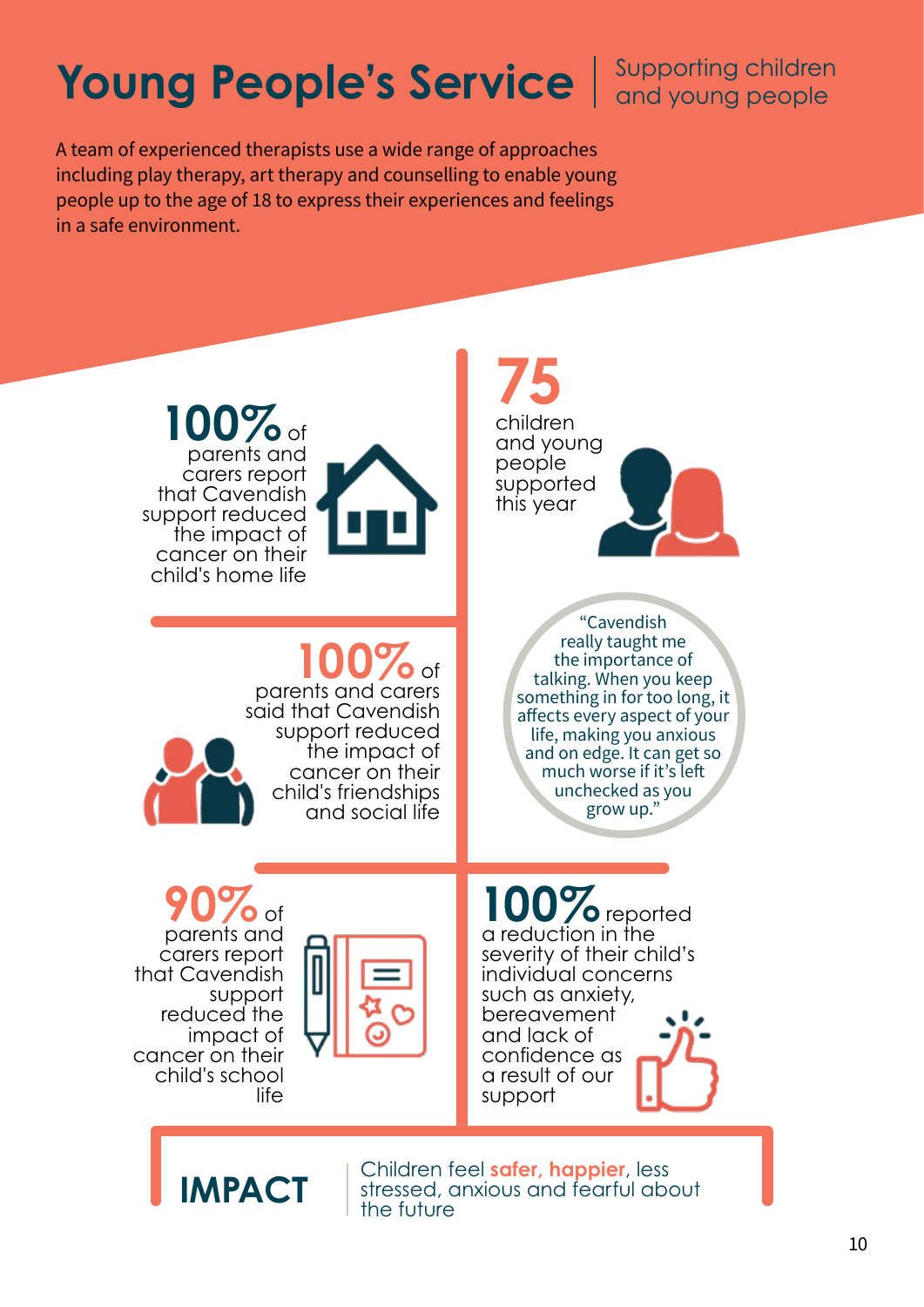## **Cavendish Cancer Buddies**

**Volunteer** peer support

Our Cancer Buddies are a group of trained volunteers who have either had cancer themselves or have cared for someone with cancer. Because they have been in a similar situation, they can understand what it is like to deal with a cancer diagnosis as a patient or as a partner or family member. Support is flexible and was offered over the phone, by text and face-to-face.



**experience**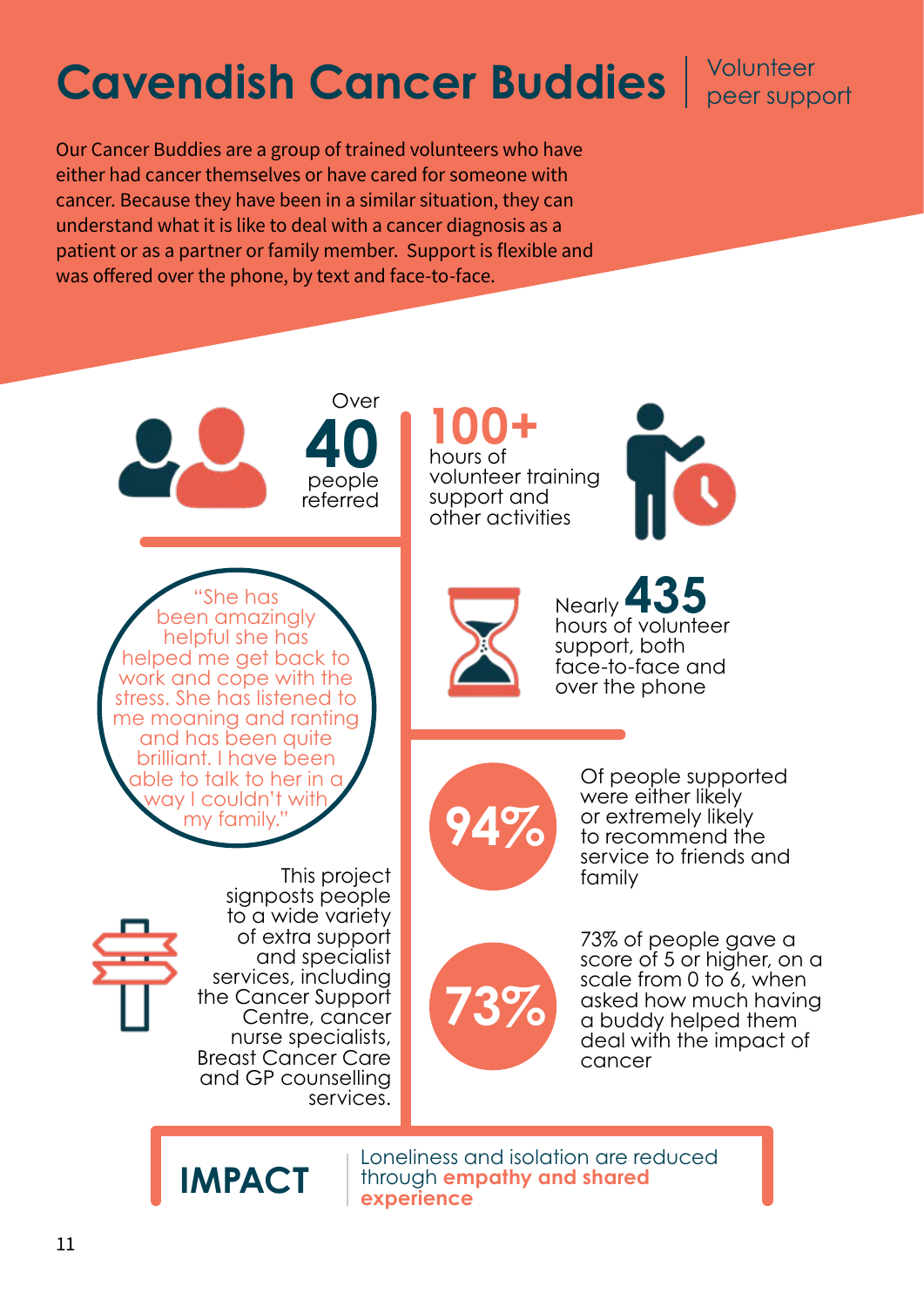## **Cancer Information Hub**

#### Information and advice in Sheffield

The Cancer Information Hub is based in the Moor Market in Sheffield City Centre. It aims to help educate and inform people about a range of issues concerning cancer and to promote the support and services available to people affected by cancer in Sheffield. The hub is open every weekday and there is no need to make an appointment.

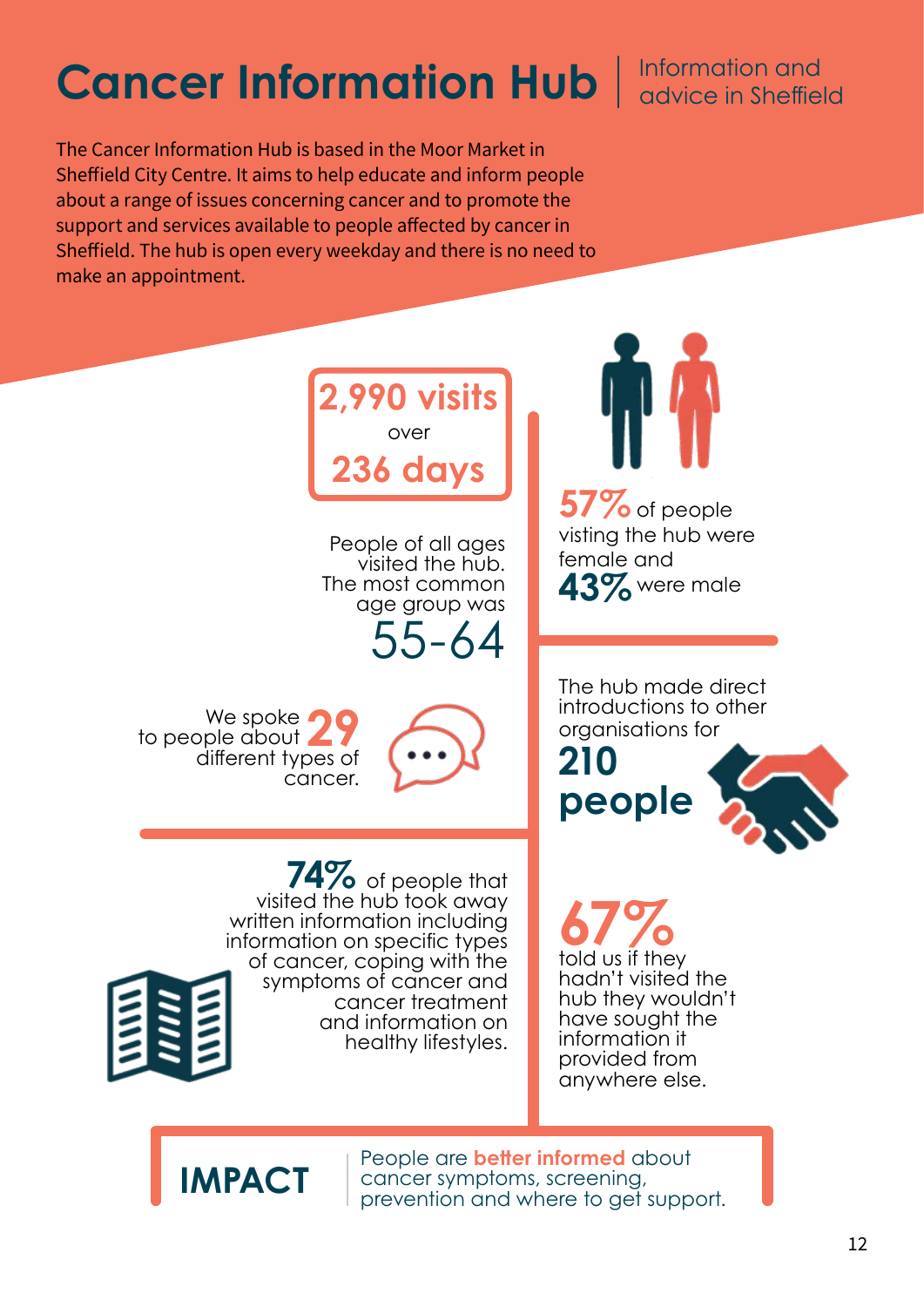## **Meet Tina**



Tina has been working with Cavendish since 2005. She is a qualified reflexologist and works as both an Assessor and a Therapist. Tina supports people at the Tim Pryor Centre and also at the Macmillan Palliative Care Unit at the Northern General Hospital. Before joining Cavendish's therapy team Tina worked in nursing.

There have been lots of changes at Cavendish since I first started but one thing that has always remained the same is how we support the whole person. I think this approach is one of our key strengths. It means that while we address specific concerns clients raise to us, like problems sleeping or feeling anxious, what we really do is treat their whole body.

All our therapies provide an element of talking therapy which gives clients the opportunity to discuss their worries and fears while they're having their treatment. Reflexology can be particularly good for this

because you're often face-to-face with your clients. Of course, clients can choose to be quiet and relax but many want to talk.

Clients tell me things that they've never told anyone else involved in their care. Sometimes we don't just talk about what a person is experiencing now but also what they've been through earlier in life. Previous experiences and trauma can affect your resilience and how you cope with a cancer diagnosis.

If someone is stressed, anxious, tense and struggling to relax the combination of touch therapy and talking can help to quieten their mind. People come to us when they are overwhelmed and have all these thoughts and fears going around in their head. During the therapy sessions, clients can have a rest from this. Their anxiety decreases and their confidence increases meaning they feel better and more able to cope. When the session is finished we've not taken anything away but they've been able to tell their story which helps them to process their situation.

I'm proud to be involved with Cavendish because we make a massive difference to people's lives in such a short space of time. We don't have the resources of a big charity but we still make a huge impact.

 I can't take the cancer away, but I can give people the ability to cope better with the treatment and the life that is still carrying on around them. **"**<br>C<br>C<br>C **"**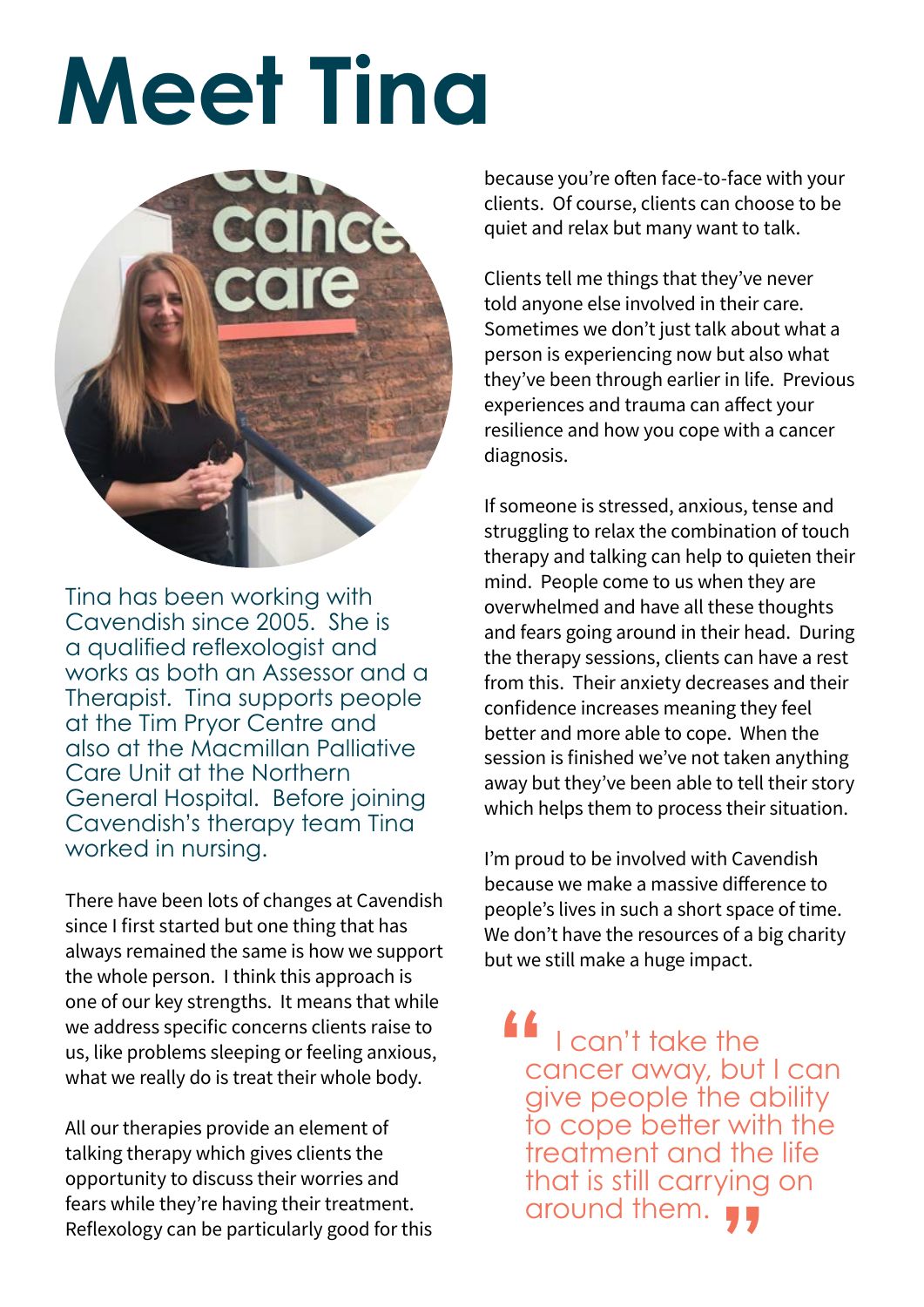#### **Fundraising**  $\Big|\begin{array}{c} \text{Case sales and quiz nights, to big events,} \\ \text{particles and life-changing challenges} \end{array}\Big|$ parties and life-changing challenges

We could not provide essential support for thousands of people affected by cancer without the generous support of the wider community. Our supporters organise and attend events, take on challenges, give one off or regular donations, run hundreds of miles, remember us in their Wills, pack countless bags and much more to ensure no-one has to face cancer alone.

Will completed a hundred mile bike ride in memory of his wife Gill. He wanted to raise money for Cavendish Cancer Care because of the support given to Gill during

her illness and also to her son Gabriel after her death. Will raised more than **£1,000** and hopes that his ride will inspire others to take on the route in aid of our work.



We held a black-tie Celebration Ball at Ponds Forge in March for over **600 people**. The event raised an amazing **£170,000.** 



Jo and Hoddles took on the ultimate dog walk. **186 miles** of the beautiful Pembrokeshire coastal path, camping along the way. By the time they crossed the finishing line, they had ascended more than the height of Everest!

After another year of bag packing, carolling, staff fundraising and more, Marks & Spencer Fargate has raised **£15,362.59**  for Cavendish Cancer Care. This takes us to an astounding total of **£54,828.63** across three years of partnerships!

**IPACT** 



#### **More than 100**

**people** ran either the Sheffield 10K or Sheffield Half Marathon in aid of Cavendish in 2018. We are delighted to be charity partners for both events organised by Run for All.



Every step, mile, event and donation **makes a difference**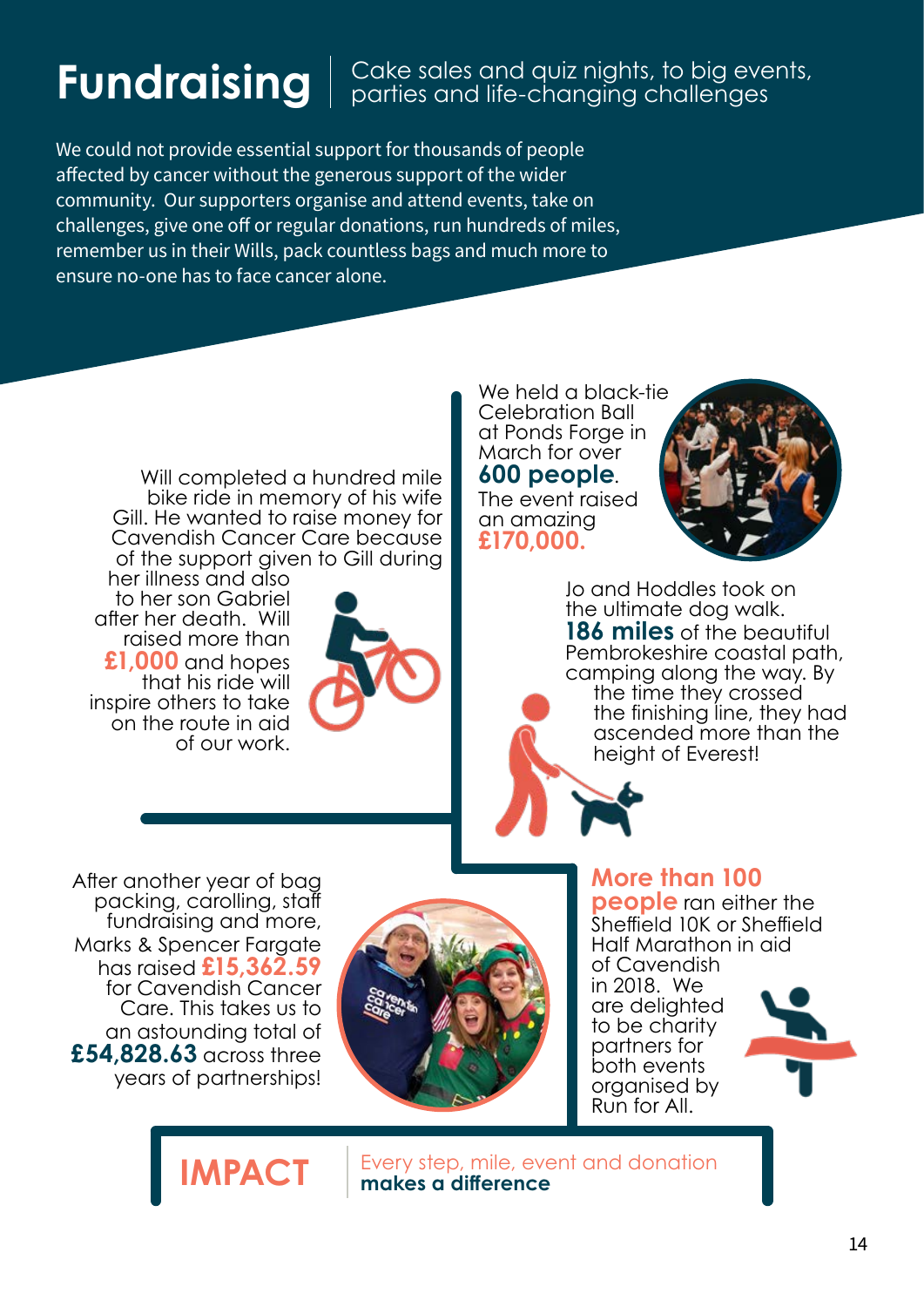## **Fundraising in memory** substitute the secure

### our future

Fundraising in memory can be an amazing way to honour a loved one whilst helping a cause that was important to them. We're incredibly grateful to everyone that fundraises for us in memory of a loved one.

> The friends and family of wrestler and Cavendish patron Kris Travis have organised a number of fundraising events in his memory. Since his death 3 years ago they have raised



more than **£30,000** in his memory. We're so grateful for their support.

Mother and son duo Rani and Aaron Sandhu of Ranmoor Friery have taken on a number running challenges in memory



of her Mother Jasbir. Rani is a great champion of Cavendish and with the support of her family and customers they have raised more than **£3,500.** Also importantly Rani has helped spread the word about Cavendish services and their importance to local people affected by cancer.

After the death of Tramlines Director Sarah Nulty just a few weeks before the 2018 festival a range of merchandise bearing the #BeMoreNulty logo was sold to fundraise for local causes. Various fundraising activities then took place at the Tramlines

10th Anniversary event raising an incredible **£14,500** for Cavendish. Together Sarah's family, friends and colleagues from the local music scene alongside the festival she put on the map have raised **£24,932.62.** A staggering amount and testament to the love people have for Sarah.



**IMPACT** Our **essential services** can continue, grow and develop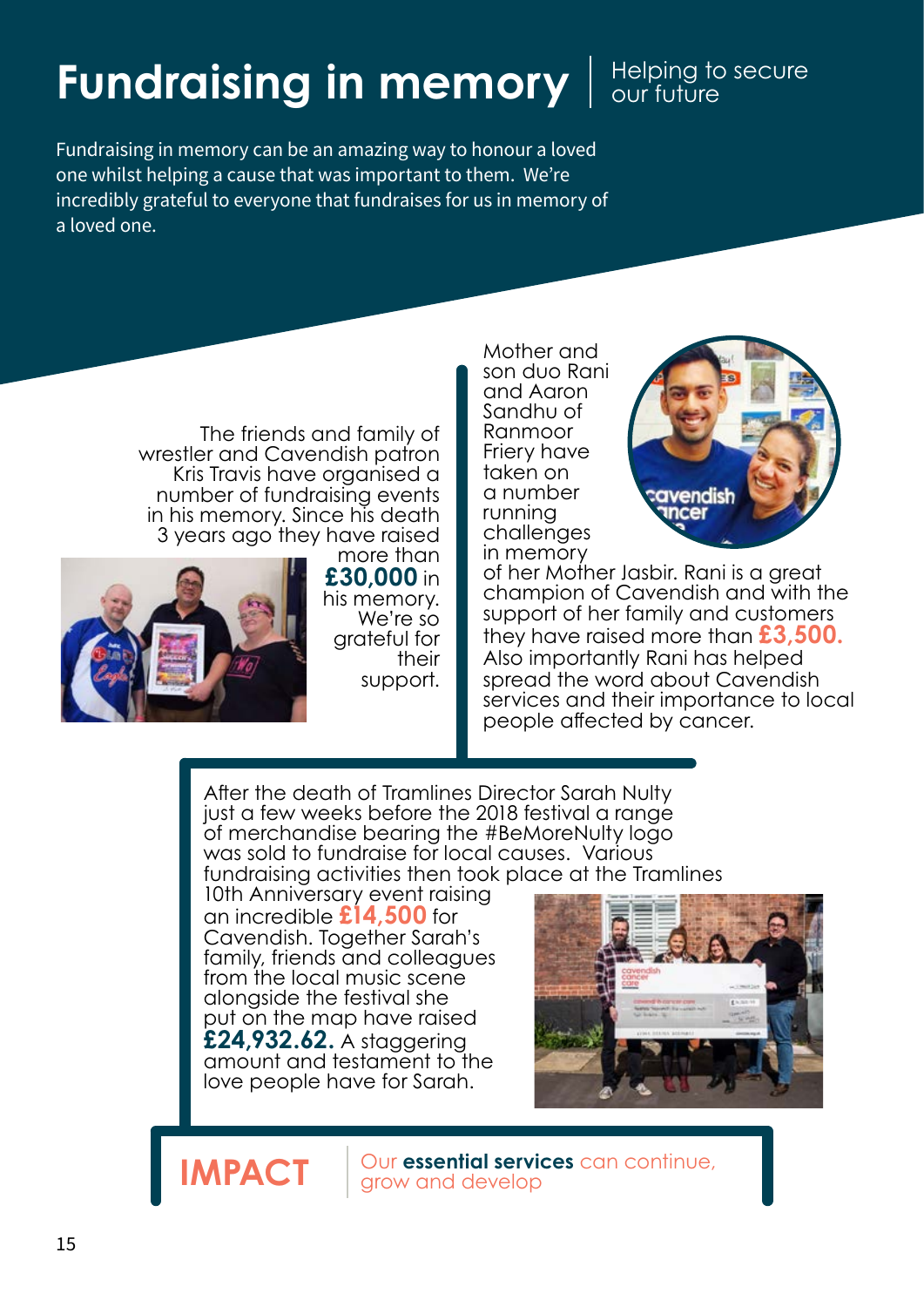## **Volunteers**

#### Volunteers bring a wealth of skills and experience to benefit Cavendish Cancer Care.

Our dedicated and skilled volunteers are crucial to the success of every element of our work. They govern us, provide a warm welcome at reception, fundraise, pack bags, marshal events, update our records, keep our garden and building looking beautiful, directly support people affected by cancer, make countless cups of tea and much more. We cannot thank them enough for everything they do.

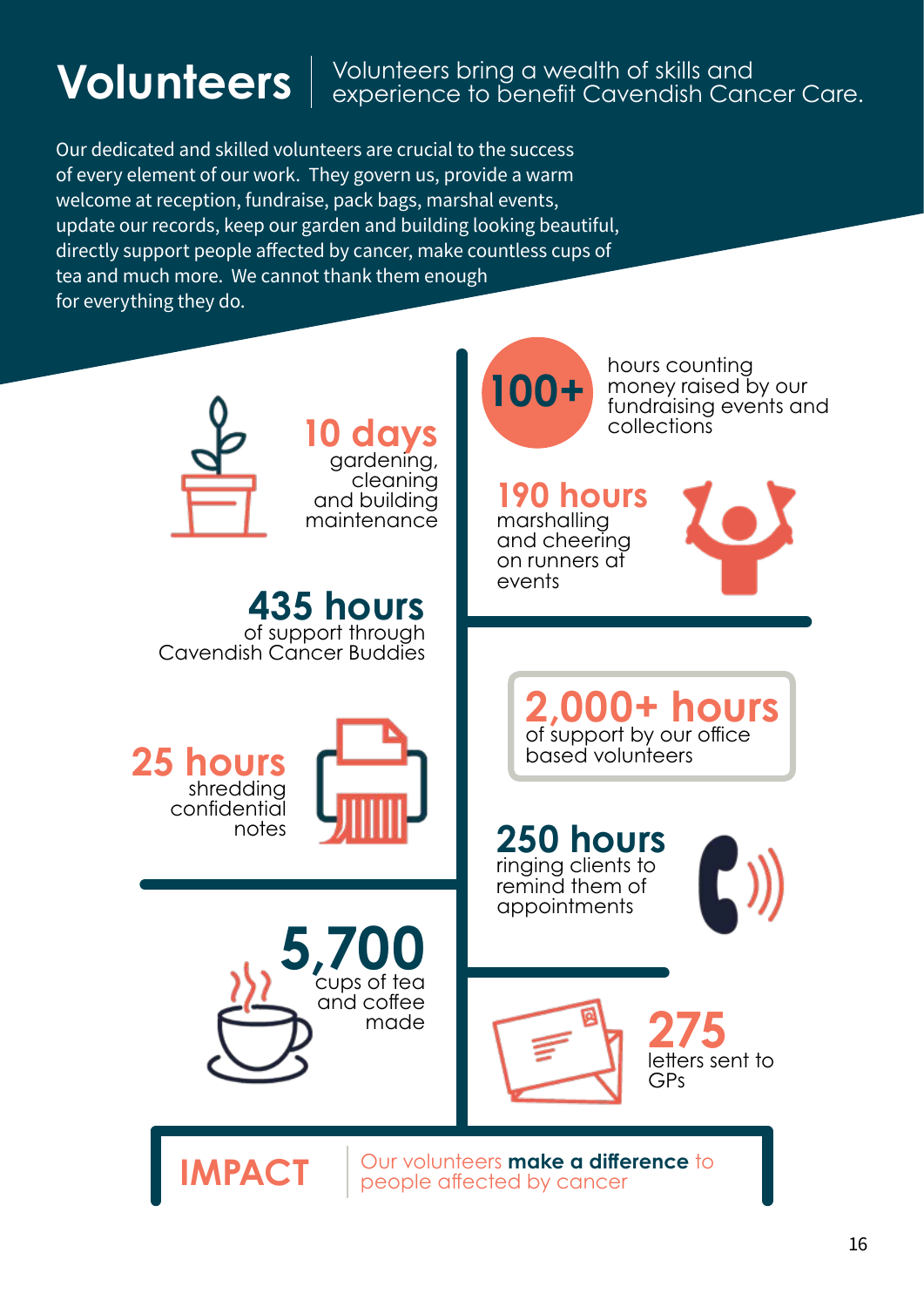## **Financial Summary**  $\begin{array}{r} \begin{array}{r} \begin{array}{r} \begin{array}{r} \end{array} & \end{array} & \begin{array}{r} \begin{array}{r} \end{array} & \end{array} & \begin{array}{r} \end{array} & \begin{array}{r} \end{array} & \end{array} & \begin{array}{r} \end{array} & \end{array} \end{array}$

Total income in the year ended 31 March 2019 was £778,787. Expenditure was £965,422 and, in line with the strategy, included investment in strengthening the team and processes, ready for growth in future years. Consequently, net expenditure was £186,635. We are delighted that we managed to increase expenditure on therapy provision by 26%, to £689,415. Total funds at the end of the year were £410,009, with cash balances at £239,767.

The below chart shows the income we received this year from different sources.

#### Statutory bodies 6%

Funding received from the Department of Health and Sheffield CCG (NHS). Funding from the Department of Health and Social Care specifically funded the Cavendish Cancer Buddies service.

#### Charitable trusts 10%

Grants given by charitable trusts to support our work.

#### Therapy fees 24%

Income from our satellite projects and delivering training for student doctors and health professional seminars.

#### Fundraising events 35%

Our fantastic supporters raised money by attending events such as the Celebration Ball and Ladies Lunch. They also took part in sponsored challenges like the Sheffield Half Marathon and organised community in aid of events.

#### Centre Fundraising 25%

Donation from regular givers, collection boxes, private donations, in memory donations, legacies, merchandise sales, gift aid, payroll giving, corporate and charity of the year donations.

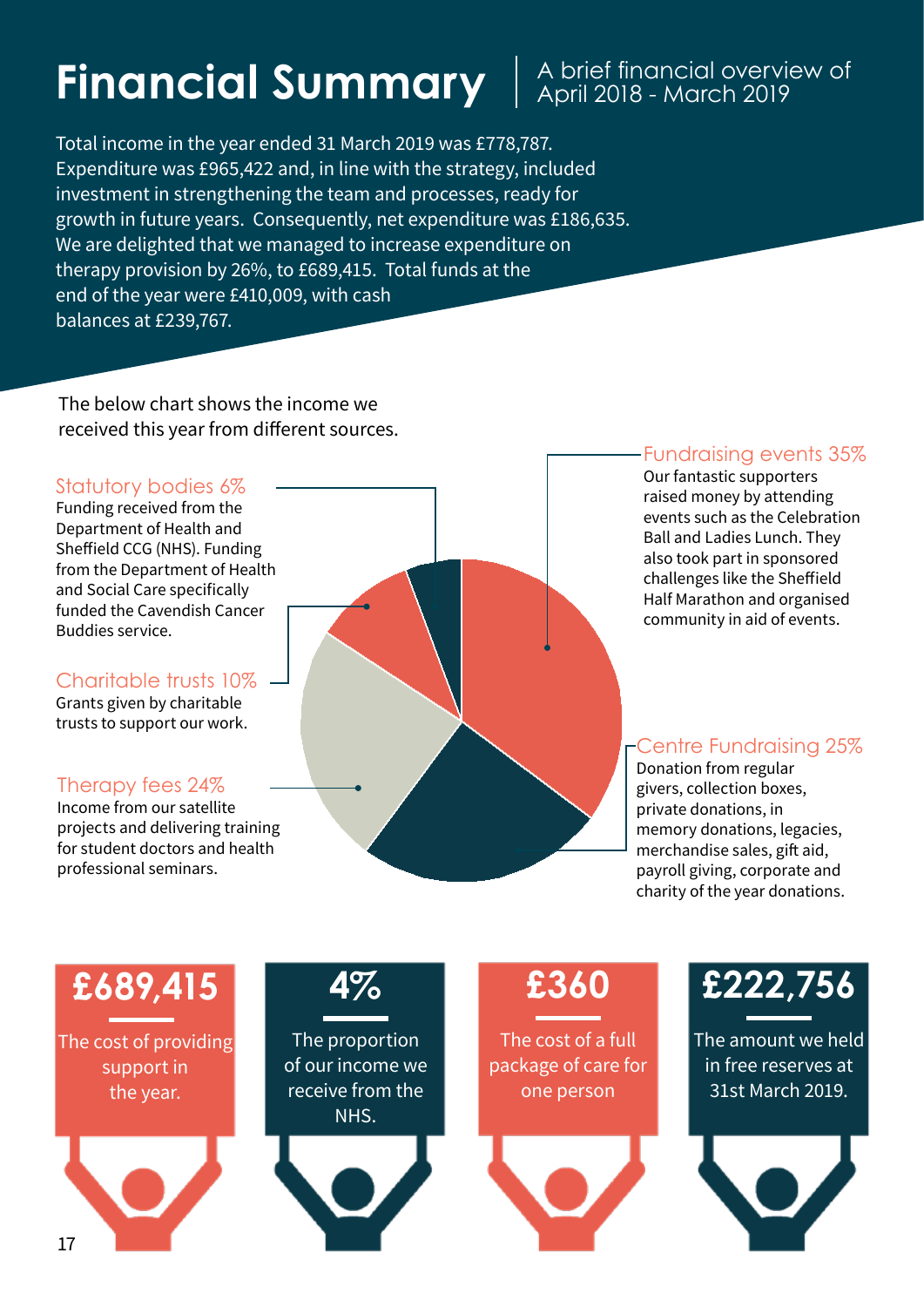## **Thank you**

We are grateful to the following organisations that have supported our work over the last year. We appreciate their generosity.

7 Legal and Finance Abbeydale Brewery Abbeydale Golf Club BBC Children in Need Bell & Buxton Solicitors Benchmark **BHP** British Silverware BRM Solicitors Coventry Building Society DB Cargo UK Department of Health & Social Care Dick's Board Store Dixon Pitchfork Charitable Trust Fund Earl Fitzwilliam Charitable Trust Eyam Domiciliary Service Gilly's Gift Graysons Solicitors GRI Group **Gripple** Hallam FM Cash for Kids Hallamshire Round Table Hot Metal Press Irwin Mitchell Solicitors J W Chapman Earlesmere Trust Jane Tomlinson's Run for All Jaywing Joseph Sheldon Trust Journeysmiths Keebles LLP Lloyds Bank Foundation Marjorie Coote Old People's Charity Fund Marks & Spencer Masonic Charitable Foundation NHS Sheffield Clinical Commissioning Group Nilec Electrical OSL Group Parker Hannafin Paul Grant Charitable Trust Pink Ribbon Foundation Rotary Club of Sheffield Vulcan Rotary Club of Wortley Royal Airforce Aerobatic Team Sheffield & District Association for the Disabled Sheffield Church Burgesses Trust Sheffield City Council Sheffield City Trust Sheffield Hallam University Sheffield Hospitals Charity Sheffield Life & Pensions Society Sheffield Print Club Sheffield Soroptimist Housing Sheffield Town Trust Sheffield United Community Foundation Silver Web Holistic Centre Simon James Cars Souter Charitable Trust South Yorkshire Motor Neurone Disease Association St James's Place Foundation St Luke's Hospice St Mary's Lane Trust Swann Morton Foundation Sytner BMW Sheffield The Baer Charitable Trust The Company of Cutlers in Hallamshire The Co-op The Harry Bottom Charitable Trust The Hugh Neill Charity The J G Graves Charitable Trust The James Neill Trust Fund The Montagu Family Charitable Trust The Ronald and Kathleen Pryor Charity The Sir Hugh and Lady Sykes Charitable Trust The Talbot Trusts The Whitecourt Charitable Trust The Zachary Merton and George Woofindin Convalescent Trust Thessco Limited **Thincats** Thornbridge Brewery **Thorntons** Tramlines Festival Unison Unite the Union University of Sheffield Students' Union Utopia Tableware Virgin Money Wednesdayite Weston Park Cancer Charity Yorkshire Building Society Charitable Foundation